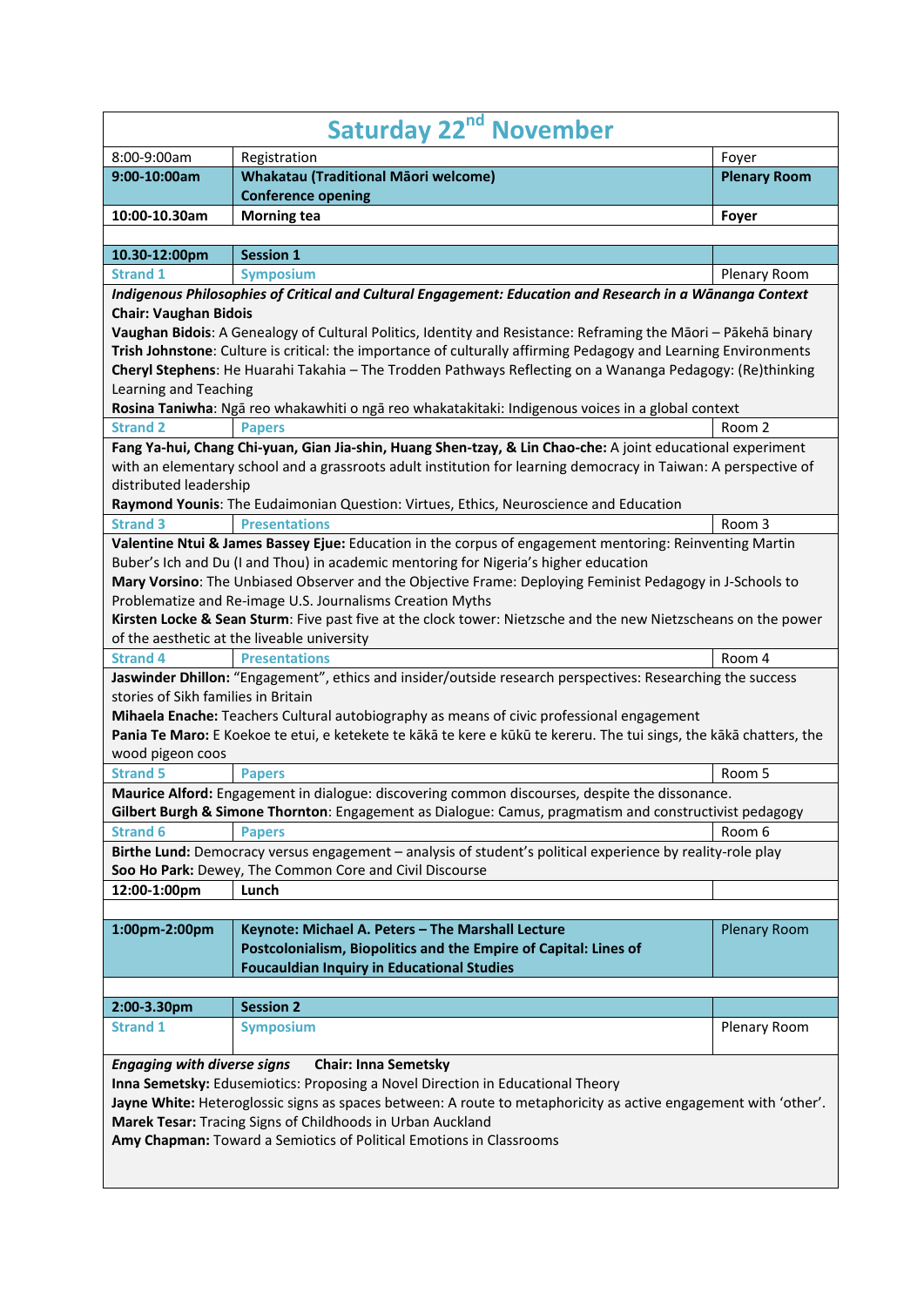| <b>Strand 2</b>                                                                                             | <b>Papers</b>                                                                                                     | Room 2                    |  |  |
|-------------------------------------------------------------------------------------------------------------|-------------------------------------------------------------------------------------------------------------------|---------------------------|--|--|
| Andrew Thompson: Weber Contra Dewey: On Modernity, State Theory, and Education                              |                                                                                                                   |                           |  |  |
| Glenn Toh: Deconstructing Narratives of Acrimony as Acts of Resistance in Japanese Educational Institutions |                                                                                                                   |                           |  |  |
| <b>Strand 3</b>                                                                                             | <b>Papers</b>                                                                                                     | Room 3                    |  |  |
|                                                                                                             | Vanessa Scholes: Engaging students through a lens of risk: the ethics of screening potential and current tertiary |                           |  |  |
| students                                                                                                    |                                                                                                                   |                           |  |  |
|                                                                                                             | Keun Huh & Chingyi Tseng: Pre-service Teachers' Persepions on Creativity Education in English Teaching:           |                           |  |  |
|                                                                                                             | Similarities and Diference between Korea and Tawian                                                               |                           |  |  |
| <b>Strand 4</b>                                                                                             | <b>Presentations</b>                                                                                              | Room 4                    |  |  |
|                                                                                                             | Rachel Buchanan & Erica Southgate: What lurks beneath? An exploration of the Neoliberal University and the        |                           |  |  |
| <b>Ethics of Engagement</b>                                                                                 |                                                                                                                   |                           |  |  |
|                                                                                                             | Tetso Ueno: Can We Teach "Fair Play" in Football to Children? - From the Viewpoint of Moral Education in Japan    |                           |  |  |
|                                                                                                             | I-Han Wang & Ruyu Hung: A Study of Human Rights Education in Pai Hsien-yung's Loves Lone Flower                   |                           |  |  |
| <b>Strand 5</b>                                                                                             | <b>Presentation/Paper</b>                                                                                         | Room 5                    |  |  |
|                                                                                                             | Ho-chia Chueh: From egoism to altruism in green consumption: a case study of consumers in the Homemakers          |                           |  |  |
|                                                                                                             | Union Consumers Cooperation, Taiwan                                                                               |                           |  |  |
|                                                                                                             | Robert Shaw and Denghua Yuan: Curriculum Engagement: A distinctive Chinese MBA brand for global leadership        |                           |  |  |
| <b>Strand 6</b>                                                                                             | <b>Papers</b>                                                                                                     | Room 6                    |  |  |
|                                                                                                             | Stratham, Audrey: Is the threat of disengagement of minority groups - including religious groups - from political |                           |  |  |
|                                                                                                             | life in the West creating a need for a 'secular' education for democracy in order that UNESCO's aspiration for    |                           |  |  |
| world peace might be actualised?                                                                            |                                                                                                                   |                           |  |  |
|                                                                                                             | John Freeman-Moir: Academic Freedom                                                                               |                           |  |  |
| 3:30-4:00pm                                                                                                 | Afternoon tea                                                                                                     | Foyer                     |  |  |
|                                                                                                             |                                                                                                                   |                           |  |  |
| 4:00-5:00pm                                                                                                 | <b>Session 3</b>                                                                                                  |                           |  |  |
| <b>Strand 1</b>                                                                                             | <b>Presentations</b>                                                                                              | Plenary Room              |  |  |
|                                                                                                             | Suzanne Manning: Engaging parents in early childhood education: Questioning policy                                |                           |  |  |
|                                                                                                             | Alison Warren: Reframing early childhood teachers' emotions using multiple post-structural and post-humanist      |                           |  |  |
| theories: So what?                                                                                          |                                                                                                                   |                           |  |  |
| <b>Strand 2</b>                                                                                             | <b>Presentations</b>                                                                                              | Room 2                    |  |  |
|                                                                                                             | Check-Hang Leung: Engaging Chinese Philosophical Classics: the Dilemma of University General Education in a       |                           |  |  |
| Democratic World                                                                                            |                                                                                                                   |                           |  |  |
|                                                                                                             | Bernadette Farrell: Engaging with the University                                                                  |                           |  |  |
| <b>Strand 3</b>                                                                                             | <b>Presentations</b>                                                                                              | Room 3                    |  |  |
|                                                                                                             | Meiyao Wu: Engaging with the Other in Dialogue and the Overcoming of Interpersonal Difference                     |                           |  |  |
|                                                                                                             |                                                                                                                   |                           |  |  |
| of otherness in US Higher Education                                                                         | Lorenzo DuBois Baber: Multicultural Education in the 'Post-Racial' Era: Examining hegemony and (re)construction   |                           |  |  |
|                                                                                                             |                                                                                                                   |                           |  |  |
| <b>Strand 4</b>                                                                                             | <b>Presentations</b>                                                                                              | Room 4                    |  |  |
|                                                                                                             | Georgina Stewart & Peter Roberts: Intercultural Scholarly Engagement In and As Philosophy: A Dialogue on          |                           |  |  |
|                                                                                                             |                                                                                                                   | <b>Tertiary Education</b> |  |  |
|                                                                                                             |                                                                                                                   |                           |  |  |
| <b>Strand 5</b>                                                                                             | David Lines: "To think is to create": Nietzsche, Deleuze and agile pedagogies of disruption                       |                           |  |  |
| Wei Keong Too: Expanding Realms of Engagement through Teaching Philosophy Statements                        |                                                                                                                   |                           |  |  |
|                                                                                                             | <b>Presentations</b>                                                                                              | Room 5                    |  |  |
|                                                                                                             | Ursula Edgington: Engaging with Educational Audit Cultures: Observations in Tertiary Teaching                     |                           |  |  |
| <b>Strand 6</b>                                                                                             | <b>Presentations</b>                                                                                              | Room 6                    |  |  |
|                                                                                                             | Hsi-I Chen Angel & Ming-Lieh Wu: The Development of Elder Learning in Taiwan                                      |                           |  |  |
|                                                                                                             | Robert Stratford: Economic growth as insane metanarrative - building public dialogue through the principles of    |                           |  |  |
| ecological economics.                                                                                       |                                                                                                                   |                           |  |  |
| 5:00-5.30pm                                                                                                 | <b>Break</b>                                                                                                      |                           |  |  |
|                                                                                                             |                                                                                                                   |                           |  |  |
| 5.30-6.30pm                                                                                                 | Welcome Event and Book Launch (sponsored by Springer)                                                             | Foyer                     |  |  |
|                                                                                                             |                                                                                                                   |                           |  |  |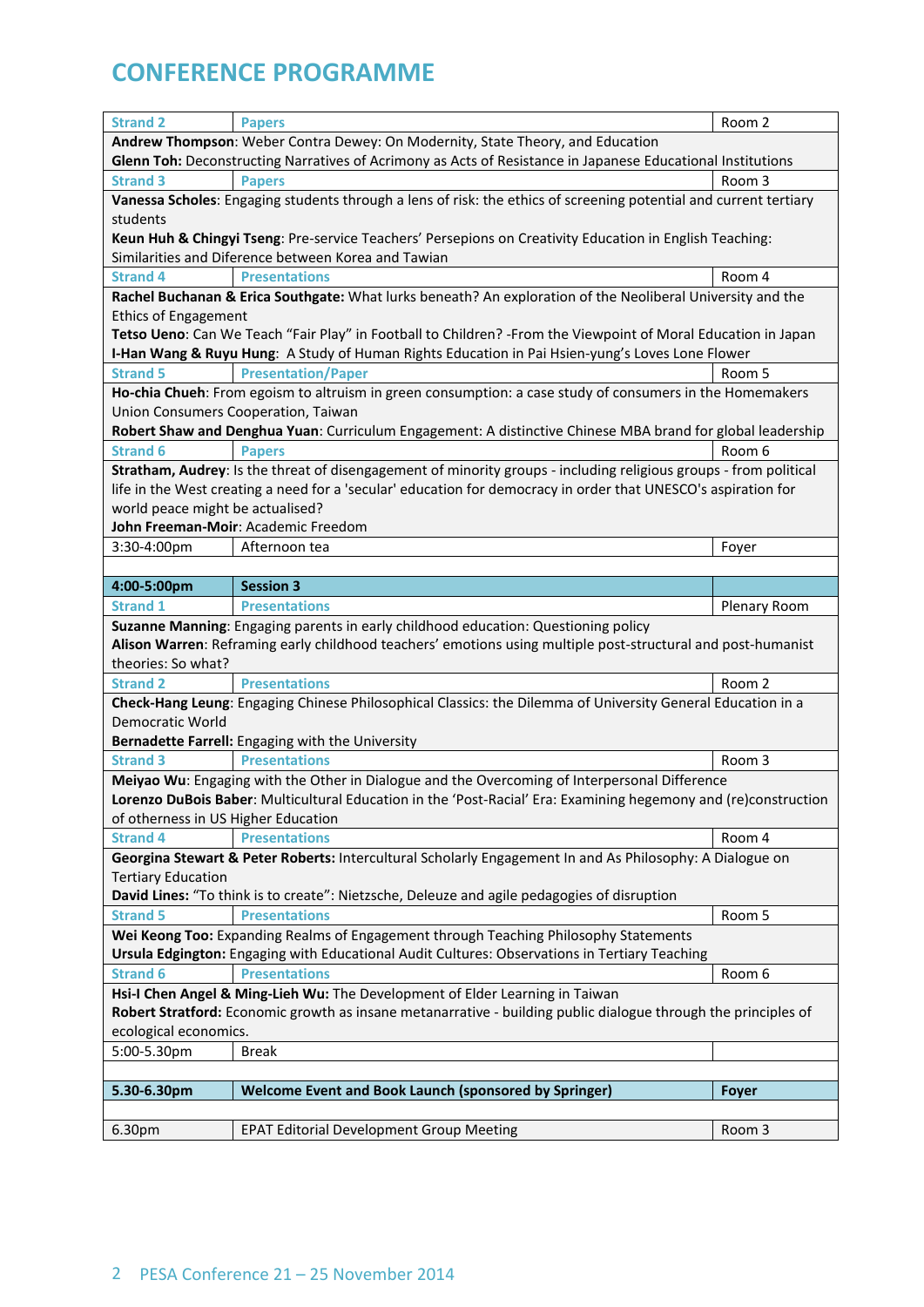| <b>Sunday 23rd November</b>                                                                                                                                                                         |                                                                                                                                                                                                                           |                     |
|-----------------------------------------------------------------------------------------------------------------------------------------------------------------------------------------------------|---------------------------------------------------------------------------------------------------------------------------------------------------------------------------------------------------------------------------|---------------------|
| 8.00-9.00am                                                                                                                                                                                         | Registration with Tea & coffee available                                                                                                                                                                                  | Foyer               |
| 9.00-9.15                                                                                                                                                                                           | Introduction                                                                                                                                                                                                              | Plenary Room        |
| 9.15-10.15am                                                                                                                                                                                        | <b>Keynote: Tracy Bowell</b>                                                                                                                                                                                              | <b>Plenary Room</b> |
|                                                                                                                                                                                                     | On engaging with Others: A Wittgensteinian Approach to (some)<br><b>Problems with Deeply Held Beliefs</b>                                                                                                                 |                     |
| 10.15-10.45am                                                                                                                                                                                       | Morning tea                                                                                                                                                                                                               | Foyer               |
|                                                                                                                                                                                                     |                                                                                                                                                                                                                           |                     |
| 10.45-12:15pm                                                                                                                                                                                       | <b>Session 4</b>                                                                                                                                                                                                          |                     |
| <b>Strand 1</b>                                                                                                                                                                                     | Paper                                                                                                                                                                                                                     | Plenary Room        |
|                                                                                                                                                                                                     | Archives symposium Chair: Margaret Stuart                                                                                                                                                                                 |                     |
|                                                                                                                                                                                                     | Margaret Stuart: Archives : the 'sum of all texts'?                                                                                                                                                                       |                     |
|                                                                                                                                                                                                     | Nesta Devine: The perils of the archive (or, songs my father sang me)                                                                                                                                                     |                     |
|                                                                                                                                                                                                     | Marek Tesar: Obsession with Project Archive: Power, Politics and Guardians                                                                                                                                                |                     |
|                                                                                                                                                                                                     | Michael Peters: Collective memory, institutional histories and the electronic archive                                                                                                                                     |                     |
| Tina Besley: PESA Archives                                                                                                                                                                          |                                                                                                                                                                                                                           |                     |
| <b>Strand 2</b>                                                                                                                                                                                     | <b>Paper</b>                                                                                                                                                                                                              | Room 2              |
|                                                                                                                                                                                                     | Glenn Parkes: Epistemic reach, democratic participation and cyber imperialism. The Cultural interface of social                                                                                                           |                     |
|                                                                                                                                                                                                     | media use, critical citizenship and existential being of remoteness                                                                                                                                                       |                     |
|                                                                                                                                                                                                     | Eve Ruddock & Felicity Haynes: On being musical                                                                                                                                                                           |                     |
| <b>Strand 3</b>                                                                                                                                                                                     | <b>Symposium</b>                                                                                                                                                                                                          | Room 3              |
| of the East Asian Education                                                                                                                                                                         | Comparative Perspectives on the ideas of "Learning": Possibilities and Challenges for the Humanistic Tradition<br><b>Chair: Ruyu Hung</b>                                                                                 |                     |
|                                                                                                                                                                                                     | Ruyu Hung: Learning and Knowledge in the Confucian Humanism                                                                                                                                                               |                     |
|                                                                                                                                                                                                     | Duck-Joo Kwak: The Meaning of "Thinking" in the East and West: Cases in Confucian idea of Learning and Hanna                                                                                                              |                     |
|                                                                                                                                                                                                     | Arendt's View on the Philosophical Life                                                                                                                                                                                   |                     |
|                                                                                                                                                                                                     | Youn-Ho Park: 'Learning Man', His Two Concerns                                                                                                                                                                            |                     |
| <b>Strand 4</b>                                                                                                                                                                                     | <b>Presentation</b>                                                                                                                                                                                                       | Room 4              |
|                                                                                                                                                                                                     | Daniella Forster & Daniel Perell: Making straight strange: (de)constructing sexuality discourse in the NSW<br>syllabus for the English national curriculum                                                                |                     |
| teachers                                                                                                                                                                                            | Matthew Holt: Sexual Orientation Pedagogy in Secondary Schools: Emancipatory education for secondary school                                                                                                               |                     |
|                                                                                                                                                                                                     | Vanessa Cameron-Lewis: A new materialist rethinking of the teaching of pleasure and danger in sexuality                                                                                                                   |                     |
| education                                                                                                                                                                                           |                                                                                                                                                                                                                           |                     |
| <b>Strand 5</b>                                                                                                                                                                                     | <b>Presentation</b>                                                                                                                                                                                                       | Room 5              |
| Peter Roberts: Philosophy Begins With Doubt - Or, Does It? The Unsettling Process of Education<br>Hektor Tan: Discussion, engagement and philosophy: on Wittgenstein and the resilience of ideology |                                                                                                                                                                                                                           |                     |
|                                                                                                                                                                                                     | Jose Lezama: Social Engagement as Moral Education: Fostering Social Cognition through Practice                                                                                                                            |                     |
| <b>Strand 6</b>                                                                                                                                                                                     | Paper                                                                                                                                                                                                                     | Room 6              |
|                                                                                                                                                                                                     | Chingyi Tseng & Keun Huh: Developing Utterances of EFL College Students in a Blended Learning Environment<br>Ashley Aitken & Rohini Balapumi: Factors Influencing Lecturers' facilitation of Students' Self-regulation of |                     |
|                                                                                                                                                                                                     | learning (SRL) at higher education: A study of Australian Universities - Development and Validation of a Structural                                                                                                       |                     |
| Model using PLS                                                                                                                                                                                     |                                                                                                                                                                                                                           |                     |
| 12:15-1:15pm                                                                                                                                                                                        | Lunch                                                                                                                                                                                                                     |                     |
|                                                                                                                                                                                                     |                                                                                                                                                                                                                           |                     |
| 1:15-2:45pm                                                                                                                                                                                         | <b>Session 5</b>                                                                                                                                                                                                          |                     |
| <b>Strand 1</b>                                                                                                                                                                                     | Paper - PESA doctoral scholarship winners 2014                                                                                                                                                                            | Plenary Room        |
|                                                                                                                                                                                                     | Sonja Arndt: On the genealogy of the Other                                                                                                                                                                                |                     |
|                                                                                                                                                                                                     | Sharyn Heaton: The juxtaposition of Māori terms with English concepts: Hauora as philosophy                                                                                                                               |                     |
|                                                                                                                                                                                                     |                                                                                                                                                                                                                           |                     |
|                                                                                                                                                                                                     |                                                                                                                                                                                                                           |                     |
|                                                                                                                                                                                                     |                                                                                                                                                                                                                           |                     |
|                                                                                                                                                                                                     |                                                                                                                                                                                                                           |                     |
|                                                                                                                                                                                                     |                                                                                                                                                                                                                           |                     |
|                                                                                                                                                                                                     |                                                                                                                                                                                                                           |                     |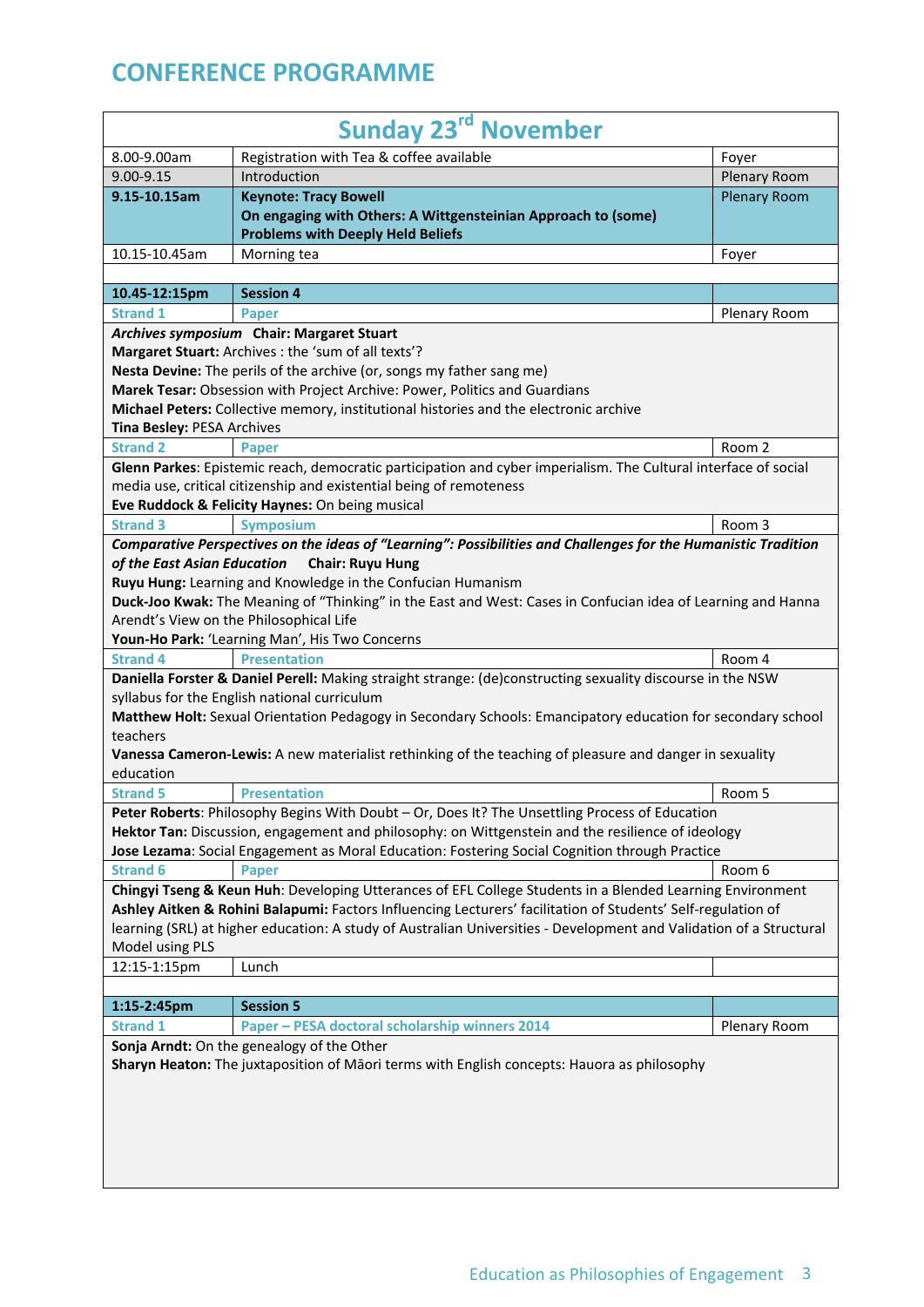| <b>Strand 2</b>                                                                                    | <b>Symposium</b>                                                                                                    | Room 2              |
|----------------------------------------------------------------------------------------------------|---------------------------------------------------------------------------------------------------------------------|---------------------|
|                                                                                                    | Trust in Education Chair: Bruce Haynes                                                                              |                     |
|                                                                                                    | Leon Benade: The role of trust in reflective practice                                                               |                     |
|                                                                                                    | Peter Fitzsimons: The possibility of trust in the educational relationship                                          |                     |
|                                                                                                    | Bruce Haynes: The role of trust in teaching history                                                                 |                     |
|                                                                                                    | Derek Sankey: Schooling and the Neurobiology of Trust                                                               |                     |
|                                                                                                    | Scott Webster: Being Trustworthy: Going beyond Evidence to Desiring.                                                |                     |
| <b>Strand 3</b>                                                                                    | Paper                                                                                                               | Room 3              |
|                                                                                                    | Jinting Wu: Foucault's Risk: Educational Discipline, Ritual Governmentality, and Chinese Exemplary Society          |                     |
|                                                                                                    | Robert Shaw: Engagement on a dramatic scale: China confronts Kant when university students experience the           |                     |
| angst of freedom                                                                                   |                                                                                                                     |                     |
| <b>Strand 4</b>                                                                                    | <b>Presentation</b>                                                                                                 | Room 4              |
|                                                                                                    | Felicity Haynes: Trust and the Community of Inquiry                                                                 |                     |
|                                                                                                    | Cristiane Gottschalk: Teaching critical thinking: a struggle against dogmatism                                      |                     |
|                                                                                                    | Ching-Yi Liu: Changes in UK Higher Education System under the Bologna Process                                       |                     |
| <b>Strand 5</b>                                                                                    | <b>Presentation</b>                                                                                                 | Room 5              |
|                                                                                                    | Chris Coney: Education and the rational determination of ends of human life                                         |                     |
|                                                                                                    | Michael W. Derby: Existentialism in the Anthropocene, or the Absurdity of teaching in a Post-400ppm World           |                     |
|                                                                                                    | Rosemary Wray: Philosophies of Information for Education                                                            |                     |
| <b>Strand 6</b>                                                                                    | <b>Paper/Presentation</b>                                                                                           | Room 6              |
|                                                                                                    | Simon Thomas: Critically Engaging Islam and Islamophobia: Why "Religionism" Is Not Racism                           |                     |
|                                                                                                    | Zhumei Lan: A Dangerous Medicine? Education, Suffering and Happiness                                                |                     |
|                                                                                                    |                                                                                                                     |                     |
|                                                                                                    | <b>Session 6</b>                                                                                                    |                     |
| 2.45-3:45pm<br><b>Strand 1</b>                                                                     | <b>Presentation</b>                                                                                                 |                     |
|                                                                                                    |                                                                                                                     | Plenary Room        |
|                                                                                                    | Claire Coleman: More real than real: Process drama, participatory democracy and getting engaged!                    |                     |
|                                                                                                    | Mathew Bannister: Engaging with creativity in education through Bergson                                             |                     |
| <b>Strand 2</b>                                                                                    | <b>Presentation</b>                                                                                                 | Room 2              |
|                                                                                                    | Michael W. Derby, Laura Piersol & Sean Blenkinsop: The Pedagogical Possibilities of Eco-Existentialism              |                     |
|                                                                                                    | Hu Yi-Han: How to Use the Strategy of Relationship Marketing thought Engaged Pedagogy with Practice to Enrols       |                     |
| <b>International Student</b>                                                                       |                                                                                                                     |                     |
|                                                                                                    | Eva Alerby & Susanne Westman: Maurice Merleau-Ponty's ABC - openings for rethinking educational                     |                     |
| relationships                                                                                      |                                                                                                                     |                     |
| <b>Strand 3</b>                                                                                    | <b>Presentation</b>                                                                                                 | Room 3              |
|                                                                                                    | Khalid Bakhshov & Georgina Stewart: Staff experience of ethnicity and inequity in regional tertiary institutions in |                     |
| Aotearoa New Zealand                                                                               |                                                                                                                     |                     |
|                                                                                                    | Simon McLellan: Lifefulness as a source of professional engagement in education                                     |                     |
| <b>Strand 4</b>                                                                                    | <b>Presentation</b>                                                                                                 | Room 4              |
|                                                                                                    | Lynley Tulloch & Carl Mika: Philosophies of violence                                                                |                     |
|                                                                                                    | Peter Fitzsimons & Andrew Gibbons: Accentuate the Positive - Avoid the Pandemonium                                  |                     |
| <b>Strand 5</b>                                                                                    | <b>Presentation</b>                                                                                                 | Room 5              |
|                                                                                                    | Ting-Ting Chu & Ho-Chia Chueh: Student's civic consciousness in the Internet age: a case study of the Sunflower     |                     |
| student activism in Taiwan                                                                         |                                                                                                                     |                     |
|                                                                                                    | Vasil Gluchman & Marta Gluchmanová: John Dewey's Philosophy of Education and Social Engagement                      |                     |
| <b>Strand 6</b>                                                                                    | <b>Presentation</b>                                                                                                 | Room 6              |
|                                                                                                    | Janita Craw: Not any noise, a chaotic noise? Engaging (in) the world, with art, learning to live together, through  |                     |
| thinking with Michael Serres' concept of the parasite                                              |                                                                                                                     |                     |
| Helen Pritchard & Trevor Thwaites: Children and the transformative lived experience: Hermeneutic / |                                                                                                                     |                     |
|                                                                                                    | phenomenological perspectives in early childhood education                                                          |                     |
| 3:45-4:15pm                                                                                        | Afternoon Tea                                                                                                       | Foyer               |
|                                                                                                    |                                                                                                                     |                     |
| 4:15-6:00pm                                                                                        | <b>PESA AGM</b>                                                                                                     | <b>Plenary Room</b> |
| 6:00-7:00pm                                                                                        | <b>Break</b>                                                                                                        |                     |
| 7:00-11:00pm                                                                                       | <b>Conference Dinner (sponsored by Routledge and WMIER)</b>                                                         | <b>Plenary Room</b> |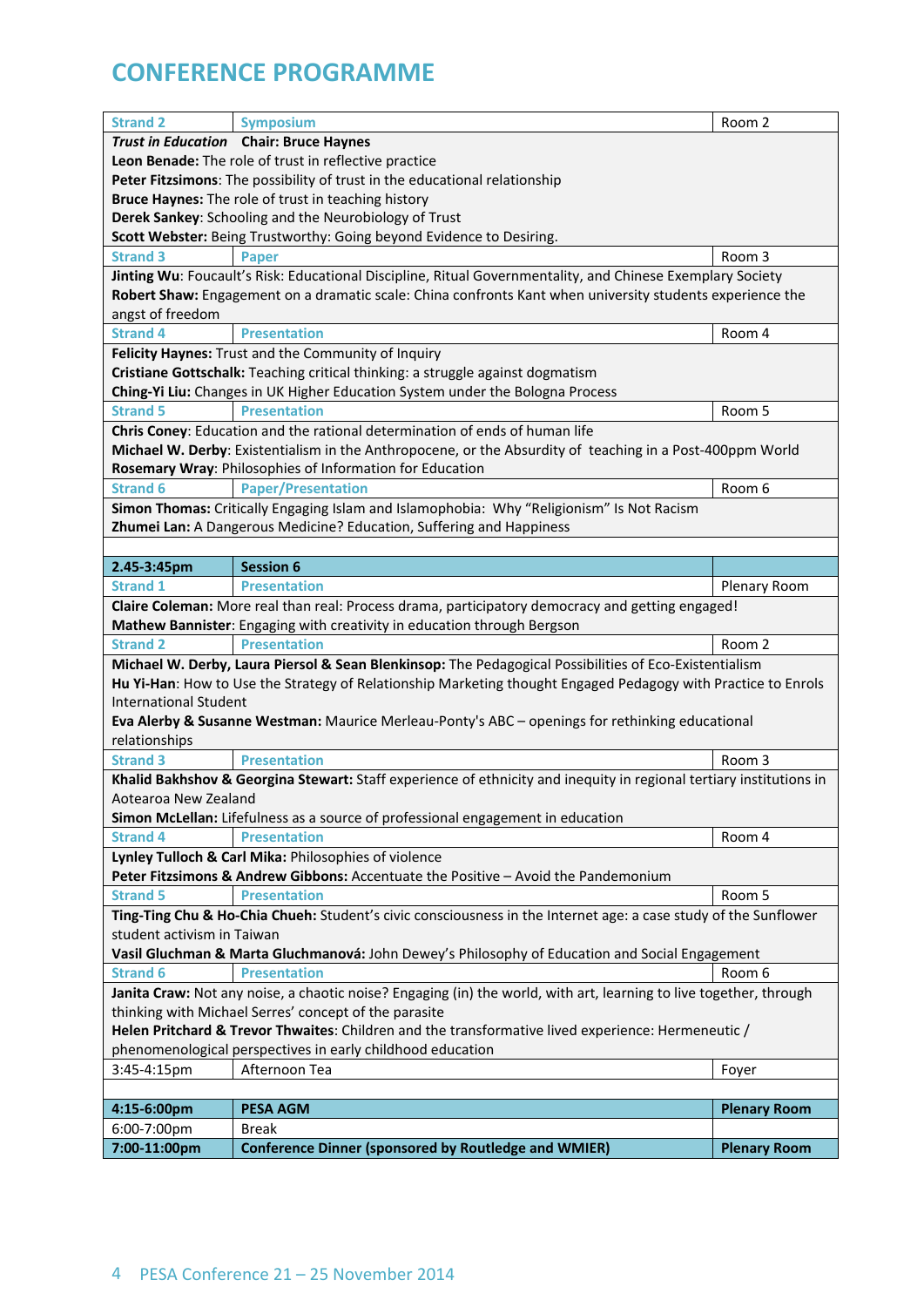| <b>Monday 24th November</b>         |                                                                                                                                     |                     |
|-------------------------------------|-------------------------------------------------------------------------------------------------------------------------------------|---------------------|
| 8.30-9.30am                         | Registration with Tea and coffee available                                                                                          | Foyer               |
| 9.30-10.30am                        | <b>Keynote: Catherine Legg</b>                                                                                                      | <b>Plenary Room</b> |
|                                     | <b>Charles Peirce's Limit Concept of Truth</b>                                                                                      |                     |
| 10.30-11:00am                       | Morning tea                                                                                                                         | Foyer               |
|                                     |                                                                                                                                     |                     |
| 11:00-12:00pm                       | <b>Session 7</b>                                                                                                                    |                     |
| <b>Strand 1</b>                     | <b>Presentation</b>                                                                                                                 | Plenary Room        |
|                                     | Sandy Farquhar: Focus Groups: Communities of Engagement                                                                             |                     |
|                                     | Shil Bae: Parenting in New Zealand early childhood education: a site of 'governance' or a site of 'engagement'?                     |                     |
| <b>Strand 2</b>                     | <b>Presentation</b>                                                                                                                 | Room 2              |
|                                     | Bronwyn Gallagher: Democracy: An idea that 'matters'. Engaging with Steiner's rationale for a tripartite social                     |                     |
| framework.                          |                                                                                                                                     |                     |
|                                     | Gerald Pfeifer: Engaging with children as citizens: deliberative democracy for conflicts in the secondary school                    |                     |
| <b>Strand 3</b>                     | <b>Presentation</b>                                                                                                                 | Room 3              |
|                                     | Andrea Milligan: Engaging with plural perspectives in ethics                                                                        |                     |
| <b>Strand 4</b>                     | Liz Jackson: Gratitude and Social Justice: A Preliminary Defence of Ingratitude<br><b>Presentation</b>                              |                     |
|                                     |                                                                                                                                     | Room 4              |
| possibility of an emergent humanism | Stephen Chatelier: From education to humanism: Post-colonialism, engagement with the 'Other' and the                                |                     |
|                                     | John Quay: Teaching as an existentially engaged occupation: A Heideggerian perspective                                              |                     |
| <b>Strand 5</b>                     | <b>Presentation</b>                                                                                                                 | Room 5              |
|                                     | Cheih-Min Liu & Ruyu Hung: Civil Disobedience and Civic Education: The Inspirations from John Locke and                             |                     |
| Thoreau                             |                                                                                                                                     |                     |
|                                     | Chi Yan-jie: The Effect of Chinese Culture on Basic Education                                                                       |                     |
| <b>Strand 6</b>                     | <b>Presentation</b>                                                                                                                 | Room 6              |
|                                     |                                                                                                                                     |                     |
|                                     | Sean Sturm & Stephen Turner: A Pluriversity of the South Pacific                                                                    |                     |
| tutors                              | Jina Bhang: What it means to be a teacher in Korean Society: By comparing Public School teachers and Hagwon                         |                     |
| 12:00-1:00pm                        | Lunch                                                                                                                               |                     |
|                                     |                                                                                                                                     |                     |
| 1:00-2:30pm                         | <b>Session 8</b>                                                                                                                    |                     |
| <b>Strand 1</b>                     | Paper                                                                                                                               |                     |
|                                     | Ruyu Hung: The Engagement of Place in Education                                                                                     | Plenary Room        |
|                                     | Clinton Golding: Engaging with thinking: A confusion between pedagogical and explanatory theories of thinking                       |                     |
| <b>Strand 2</b>                     | <b>Symposium</b>                                                                                                                    | Room 2              |
|                                     |                                                                                                                                     |                     |
| democratic practice                 | Pedagogies of engagement in Arts Education: Deleuze in the re-formulation of teaching and learning as<br><b>Chair: Marg Sellers</b> |                     |
|                                     | Christopher Naughton: "How can you teach an Arts paper at masters' level by just focusing on one person?" The                       |                     |
|                                     | difficult terrain encountered when developing and engaging in Deleuze and Early Childhood Arts education.                           |                     |
|                                     | Lucy Wood: Working with students in a pedagogy of dialogue to see how might apply Deluzean concepts in their                        |                     |
| teaching and learning?              |                                                                                                                                     |                     |
|                                     | Barbara Scanlon: "Abandon Ship" Deleuzian Encounters in the Online learning environment                                             |                     |
| <b>Strand 3</b>                     | Paper                                                                                                                               | Room 3              |
|                                     | Jennifer Bleazby: The Problem of Curriculum Hierarchies: A Deweyian Response                                                        |                     |
|                                     | Yung-Kang Hsu: Philosophy for Children as the Engagement of Spiritual Education                                                     |                     |
| <b>Strand 4</b>                     | <b>Paper</b>                                                                                                                        | Room 4              |
|                                     | Michaela Baker: Aesthetics, resistance and education: A Sartrean approach                                                           |                     |
|                                     | Richard Heraud: Engagement as an Individual Undertaking                                                                             |                     |
| <b>Strand 5</b>                     | Paper                                                                                                                               | Room 5              |
|                                     | Susanna Saracco: Differences as Resources: An Online Dialogue which Shows the Role Played by Difference in                          |                     |
| Problem Solving and Decision Making |                                                                                                                                     |                     |
|                                     | Luke Strongman: Best use for the future? Forms of educational engagement                                                            |                     |
|                                     |                                                                                                                                     |                     |
|                                     |                                                                                                                                     |                     |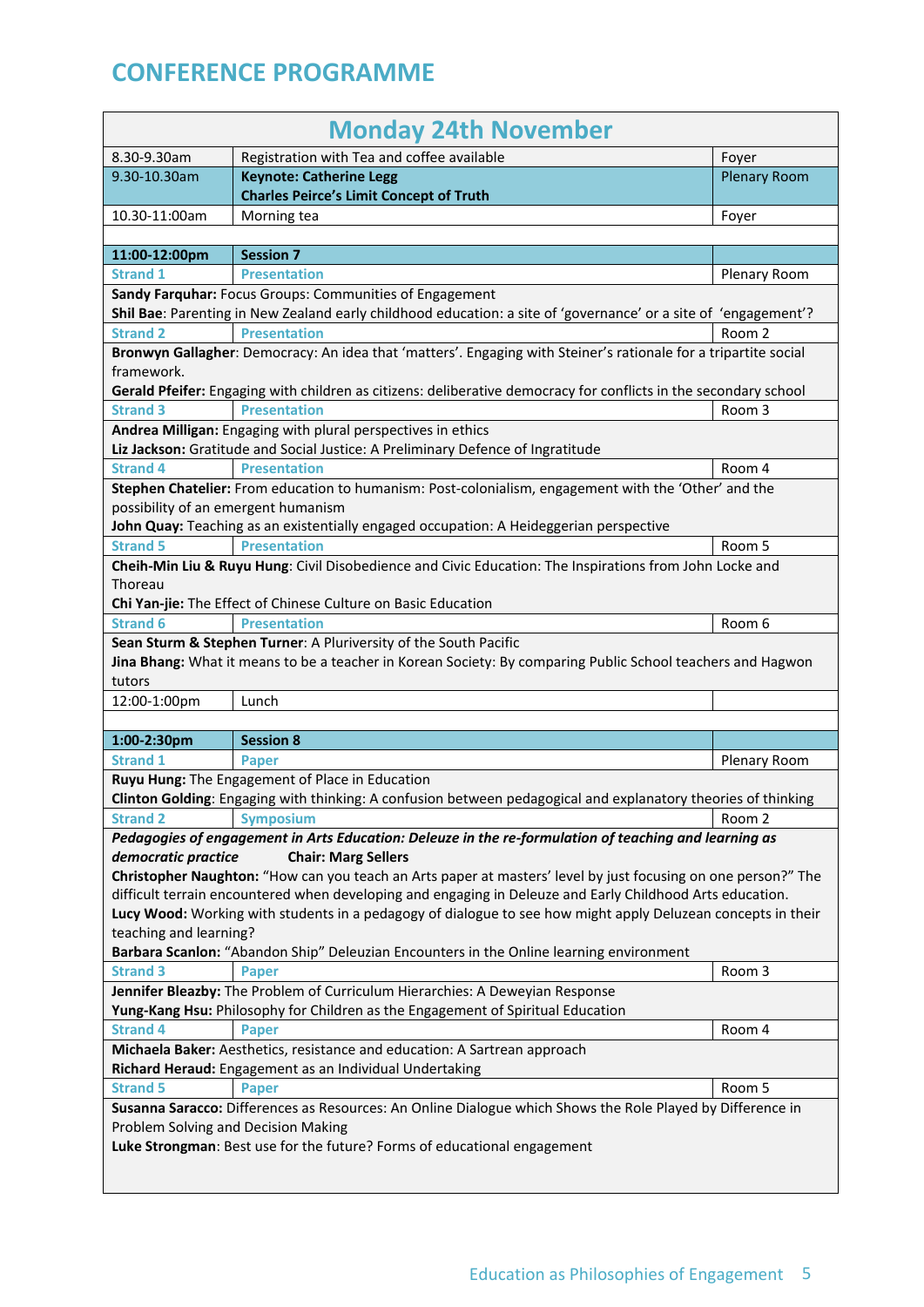|                                                                                                              | <b>Presentations</b>                                                                                                                                                                    | Room 6       |  |
|--------------------------------------------------------------------------------------------------------------|-----------------------------------------------------------------------------------------------------------------------------------------------------------------------------------------|--------------|--|
| <b>Strand 6</b>                                                                                              |                                                                                                                                                                                         |              |  |
| Judy Nagy & Susan Robinson: Cosmopolitanism and civic preparedness: The philosophical basis of educating for |                                                                                                                                                                                         |              |  |
| global civic citizenship                                                                                     |                                                                                                                                                                                         |              |  |
|                                                                                                              | Virginia Kinnear, Steve Thornton & David Moltow: Good Habits of the Mind: Investigating the Normative Role                                                                              |              |  |
|                                                                                                              | for Intellectual Virtue in Mathematics Education                                                                                                                                        |              |  |
| 2:30-3:00pm                                                                                                  | Afternoon Tea                                                                                                                                                                           | Foyer        |  |
|                                                                                                              |                                                                                                                                                                                         |              |  |
| 3:00-4:30pm                                                                                                  | <b>Session 9</b>                                                                                                                                                                        |              |  |
| <b>Strand 1</b>                                                                                              | <b>Presentation/Paper</b>                                                                                                                                                               | Plenary Room |  |
|                                                                                                              | Lia de Vocht: Bakhtinian dialogism as a moral responsibility for teachers: Exploring the early childhood education                                                                      |              |  |
|                                                                                                              | setting as a carnivalesque market place                                                                                                                                                 |              |  |
|                                                                                                              | Jayne White: A philosophy of seeing: The work of the eye-I in early years education                                                                                                     |              |  |
| <b>Strand 2</b>                                                                                              | <b>Paper</b>                                                                                                                                                                            | Room 2       |  |
|                                                                                                              | Jānis (John) Ozoliņš: Education as Transformation: Creating Cultural Identity and Civil Society                                                                                         |              |  |
|                                                                                                              | Neil Tucker: Philosophies of engagement: the holistic principle                                                                                                                         |              |  |
| <b>Strand 3</b>                                                                                              | <b>Paper</b>                                                                                                                                                                            | Room 3       |  |
|                                                                                                              | Barnaby Pace: Pirsig's Metaphysics of Quality in Higher Education                                                                                                                       |              |  |
|                                                                                                              | Daniella Forster & Rosie Barron: Becoming a teacher: navigating ethical phenomena                                                                                                       |              |  |
| <b>Strand 4</b>                                                                                              | <b>Paper</b>                                                                                                                                                                            | Room 4       |  |
|                                                                                                              | Si Belkacem Taieb: Indigenous Education balancing Resilience and Resistance                                                                                                             |              |  |
|                                                                                                              | Greg Thompson: The logistics of engagement: adaptive testing and algorithmic approaches to education                                                                                    |              |  |
| <b>Strand 5</b>                                                                                              | <b>Paper</b>                                                                                                                                                                            | Room 5       |  |
|                                                                                                              | Ching-Yi Liu & I-Ying Hsieh: The System of Pre-University Courses in American High school and Its Implication of                                                                        |              |  |
| Taiwan                                                                                                       |                                                                                                                                                                                         |              |  |
|                                                                                                              | Natalie Araújo, Rachel Wilson, Bronwyn Clarke & Landon Carnie: The Global at Home, At Home in the Global                                                                                |              |  |
|                                                                                                              |                                                                                                                                                                                         |              |  |
| 4:30-5:30pm                                                                                                  | <b>Session 10</b>                                                                                                                                                                       |              |  |
| <b>Strand 1</b>                                                                                              | <b>Presentation</b>                                                                                                                                                                     | Plenary Room |  |
|                                                                                                              | Liz Jackson & Georgina Stewart: The Editor Interview Project of the EDG (Editorial Development Group)<br>Kartika Paramita Klara: Values Implementation At Formal Education in Indonesia |              |  |
| <b>Strand 2</b>                                                                                              | <b>Presentation</b>                                                                                                                                                                     | Room 2       |  |
|                                                                                                              | Peter Roberts: Engaging Students Through Literature: Reading Siddhartha as an Educational Text                                                                                          |              |  |
|                                                                                                              | Jenni Carter: Spectres and the Law: Naming, authorising and mobilising literacy policy                                                                                                  |              |  |
|                                                                                                              |                                                                                                                                                                                         |              |  |
|                                                                                                              |                                                                                                                                                                                         |              |  |
| <b>Strand 3</b>                                                                                              | <b>Presentation/Paper</b>                                                                                                                                                               | Room 3       |  |
|                                                                                                              | Gert Biesta: "Calling upon the unique within me" - Notes on the rediscovery of teaching                                                                                                 |              |  |
|                                                                                                              | Tina Besley: Social Exclusion, Participation and the Politics of Engagement: Foucault and the Possibilities for                                                                         |              |  |
| Socially Inclusive Democracy                                                                                 |                                                                                                                                                                                         |              |  |
| <b>Strand 4</b>                                                                                              | <b>Presentation</b>                                                                                                                                                                     | Room 4       |  |
|                                                                                                              | Petra Angervall: Turn-taking practises in academia                                                                                                                                      |              |  |
|                                                                                                              | Karen Bennetts: Re-engaging with Maria Montessori: a method, a movement and leadership emerging from the                                                                                |              |  |
| margins                                                                                                      |                                                                                                                                                                                         |              |  |
| <b>Strand 5</b>                                                                                              | <b>Presentation</b>                                                                                                                                                                     | Room 5       |  |
|                                                                                                              | Richard Heraud & Marek Tesar: What happens at bus stops stays at bus stops: Tracing philosophies of temporal                                                                            |              |  |
| bus stop encounters                                                                                          |                                                                                                                                                                                         |              |  |
|                                                                                                              | Vicki Hargraves: Pedagogies of engagement: The use of Deleuze's transcendental empiricism for engagement at a                                                                           |              |  |
| molecular level<br><b>EVENING</b>                                                                            |                                                                                                                                                                                         |              |  |
|                                                                                                              | Interest group meetings:                                                                                                                                                                | Room 2       |  |
|                                                                                                              | <b>Early Years Members Group</b>                                                                                                                                                        | Room 3       |  |
|                                                                                                              | Indigenous Members Group                                                                                                                                                                |              |  |
|                                                                                                              | Postgraduate Members Group                                                                                                                                                              | Room 4       |  |
|                                                                                                              |                                                                                                                                                                                         |              |  |
|                                                                                                              |                                                                                                                                                                                         |              |  |
|                                                                                                              |                                                                                                                                                                                         |              |  |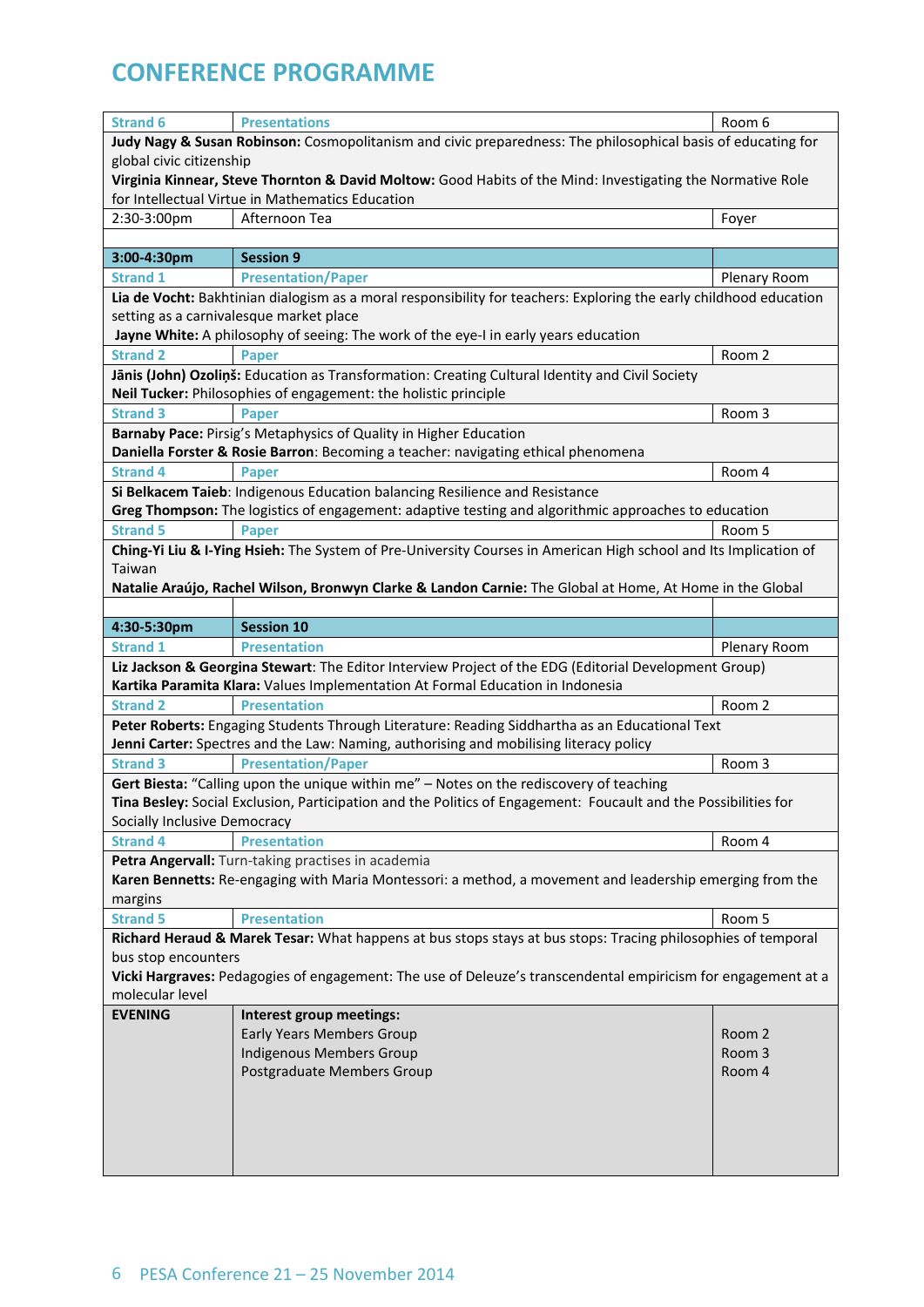| <b>Tuesday 25<sup>th</sup> November</b>                                                                       |                                                                                                                     |              |
|---------------------------------------------------------------------------------------------------------------|---------------------------------------------------------------------------------------------------------------------|--------------|
| 8.00-9.00am                                                                                                   | Registration with Tea and coffee available                                                                          | Foyer        |
| 9:00-10:30am                                                                                                  | <b>Session 11</b>                                                                                                   |              |
| <b>Strand 1</b>                                                                                               | <b>Symposium</b>                                                                                                    | Plenary Room |
|                                                                                                               | Of Other Thoughts and Renegade Knowledges: Transformative Potential in Postgraduate Supervisions                    |              |
| <b>Chair: Tina Engels-Schwarzpaul</b>                                                                         |                                                                                                                     |              |
|                                                                                                               | Albert Refiti: Detours: Writing and thinking on the run                                                             |              |
|                                                                                                               | Barbara Milech & Sarah Mcgann: the Art of Creative-Production Research                                              |              |
|                                                                                                               | Fleur Palmer: A process of Unlearning/Unstitching                                                                   |              |
|                                                                                                               | Lynley Tulloch: Starting from the scream: Doctorate research as resistance                                          |              |
|                                                                                                               | Ross Jenner: Building meeting grounds                                                                               |              |
|                                                                                                               | Tina Engels-Schwarzpaul: Inverse movements on the fringes of the academy                                            |              |
|                                                                                                               | Mona Nepia: Art speak - Languages of Creativity                                                                     |              |
| <b>Strand 2</b>                                                                                               | <b>Paper</b>                                                                                                        | Room 2       |
|                                                                                                               | David Waddington: Video Games as Tools for Promoting Civic Engagement: A Virilian Perspective                       |              |
|                                                                                                               | Charles Walker: The Architecture of Engagement: Designing the University as Space of Appearance                     |              |
| <b>Strand 3</b>                                                                                               | <b>Paper</b>                                                                                                        | Room 3       |
|                                                                                                               | Susan Plowright: Seeing an 'abyss of freedom' to act through an 'encompassing' Arendtian lens                       |              |
|                                                                                                               | Yusef Waghid: Deliberative engagement and the positive risk of disruption and play                                  |              |
| <b>Strand 4</b>                                                                                               | <b>Presentation</b>                                                                                                 | Room 4       |
|                                                                                                               | Judy Bruce: Global citizenship and service learning: Potential for pedagogies of interruption                       |              |
|                                                                                                               | Diana Prokofyeva: The problem of man's Estrangement overcoming does not lose its sharpness                          |              |
|                                                                                                               | Maurizio Toscano: Science Education in the Age of the Anthropocene                                                  |              |
| <b>Strand 5</b>                                                                                               | Paper                                                                                                               | Room 5       |
|                                                                                                               | Neil Tucker: Pedagogies of engagement: 'Whole child' and the Walker Learning Approach                               |              |
|                                                                                                               | Laura D'Olimpio & Christoph Teschers: Philosophy for Children meets the Art of Living: a holistic approach to an    |              |
| <b>Education for Life</b>                                                                                     |                                                                                                                     |              |
| <b>Strand 6</b>                                                                                               | <b>Paper</b>                                                                                                        | Room 6       |
|                                                                                                               | Stephen Arnold: The limits of a rational mind in an irrational world - the language of mathematics as a potentially |              |
|                                                                                                               | destructive discourse in sustainable ecology.                                                                       |              |
|                                                                                                               | Elizabeth Grierson: "Towards Topophilia: Urban aesthetics and place-making as a pedagogy of engagement"             |              |
| 10:30-11:00am                                                                                                 | <b>Morning Tea</b>                                                                                                  |              |
|                                                                                                               |                                                                                                                     |              |
| 11:00-12:30pm                                                                                                 | <b>Session 12</b>                                                                                                   |              |
| <b>Strand 1</b>                                                                                               | <b>Paper</b>                                                                                                        | Plenary Room |
|                                                                                                               | Trevor Thwaites: Aesthetic Engagement: Rancière and the Politics of Dissensus                                       |              |
|                                                                                                               | Claire Coleman: "That there were more things we were capable of doing rather than how we are now and I think        |              |
|                                                                                                               | that we can go further and yeah?": Reflecting on the use of role to engage students                                 |              |
| <b>Strand 2</b>                                                                                               | Paper                                                                                                               | Room 2       |
|                                                                                                               | Simon Thomas: Teachers Teaching Teaching: Towards a Liberatory Prison Pedagogy                                      |              |
|                                                                                                               | Chia-Ling Wang: Towards self-realization: The exploration of the ecological self for education                      |              |
| <b>Strand 3</b>                                                                                               | <b>Paper</b>                                                                                                        | Room 3       |
|                                                                                                               | Chi-Ming Lam: Philosophy as Engagement for Rationality                                                              |              |
|                                                                                                               | Tanya Samu: Education as Encounters with Philosophies of Engagement: A Pasifika Perspective                         |              |
| <b>Strand 4</b>                                                                                               | <b>Presentation</b>                                                                                                 | Room 4       |
|                                                                                                               | Daniel Hendrickson: Jesuit Educational Engagement in a Secular Age                                                  |              |
| Peter McDowell: Rethinking education in an era of democratic elitism: Lessons from Max Scheler's sociology of |                                                                                                                     |              |
| knowledge                                                                                                     |                                                                                                                     |              |
| <b>Strand 5</b>                                                                                               | <b>Papers</b>                                                                                                       | Room 5       |
|                                                                                                               | Matthew J. Kruger-Ross: Encountering Heidegger as Teacher-Professor                                                 |              |
|                                                                                                               | Susan Robinson: Internet-based freedom of expression and earning one's beliefs                                      |              |
| 12:30-1:15pm                                                                                                  | Lunch                                                                                                               |              |
|                                                                                                               |                                                                                                                     |              |
|                                                                                                               |                                                                                                                     |              |
|                                                                                                               |                                                                                                                     |              |